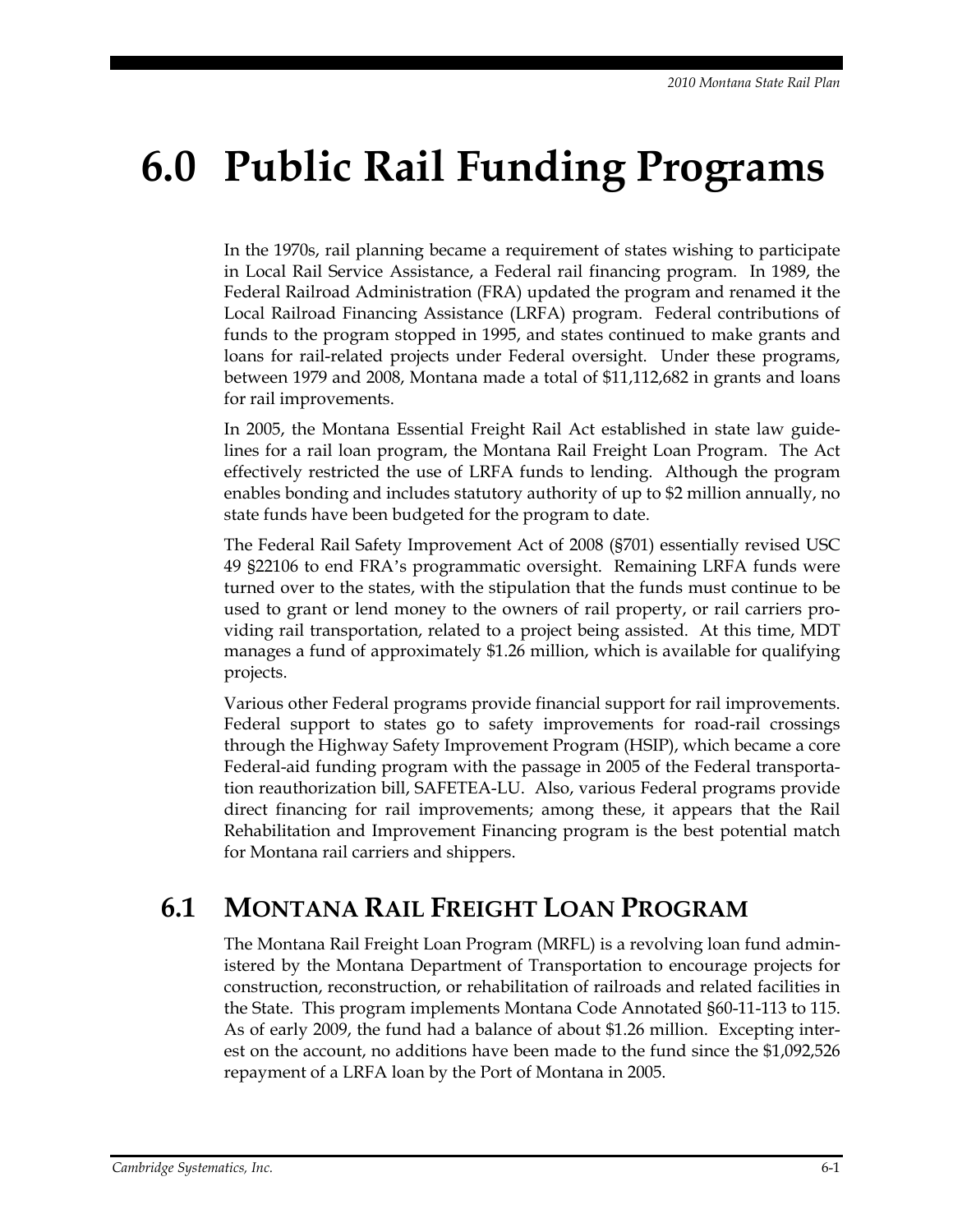Eligible applicants for loans under the program include railroads, cities, counties, companies, and regional rail authorities. Port authorities may also qualify, provided they have been included in the state transportation planning process. Projects must be integrally related to the railroad transportation system in the State and demonstrate that they will preserve and enhance cost-effective rail service to Montana communities and businesses. Loans are targeted to rehabilitation and improvement of railroads and their attendant facilities, including sidings, yards, buildings, and intermodal facilities. Rehabilitation and improvement assistance projects require a 30 percent loan-to-value match. Facility construction assistance projects require a 50 percent match. Inquiries may be made at any time to the MDT multimodal planning bureau chief.

Table 6.1 shows the projects that have been funded through the MRFL.

| Recipient                                | Year       | <b>Location of Project</b> | <b>Federal Funds</b> | Type                      |
|------------------------------------------|------------|----------------------------|----------------------|---------------------------|
| <b>Burlington Northern</b><br>(BN)       | 1985       | Moore-Sipple               | \$238,095            | Grant                     |
|                                          | 1979-1982  | Conrad-Valier              | \$1,440,967          | Loan (5.5% interest)      |
|                                          | 1980-1982  | Choteau-Fairfield-Power    | \$2,258,600          | Loan (no interest)        |
| Rarus Railway<br>(RARW)                  | 1988       | Rarus Siding               | \$23,039             | Grant                     |
| Port of Montana                          | 1983-1984  | Silver Bow Grain Terminal  | \$1,741,999          | Loan (no interest)        |
| Montana Rail Link<br>(MRL)               | 1991       | Polson-Dixon               | \$500,000            | Grant (repaid loan funds) |
| Central Montana<br>Rail (CMR)            | 1984, 1985 | Spring Creek-Geraldine     | \$4,427,165          | Grant (repaid loan funds) |
|                                          | 1986       | Spring Creek-Moccasin      |                      |                           |
|                                          | 1988       | Spring Creek Wye           |                      |                           |
| <b>DMVW Railroad</b><br>(Under Contract) | 1999       | Whitetail Line             | \$482,817            | Grant (repaid loan funds) |
| <b>Total Grants/Loans</b>                |            |                            | \$11,112,682         |                           |

**Table 6.1 Historic Montana Rail Freight Loan Awards** 

Source: Montana Department of Transportation.

Note: Repaid Loan Funds are revolving funds from the Federal LRFA program.

#### **6.2 2008 FEDERAL RAILROAD LEGISLATION**

In October 2008, Congress enacted legislation, the Rail Safety Improvement Act of 2008 and the Passenger Rail Investment and Improvement Act of 2008. Section 4.0 of this Plan discusses the passenger rail-related provisions and funding programs in some detail. The Rail Safety Improvement Act reestablishes the legal authority for FRA safety programs, and outlines new requirements for safety regulations covering positive train control, hours of service, rail employee certification, tunnel and bridge safety record keeping, and highway rail grade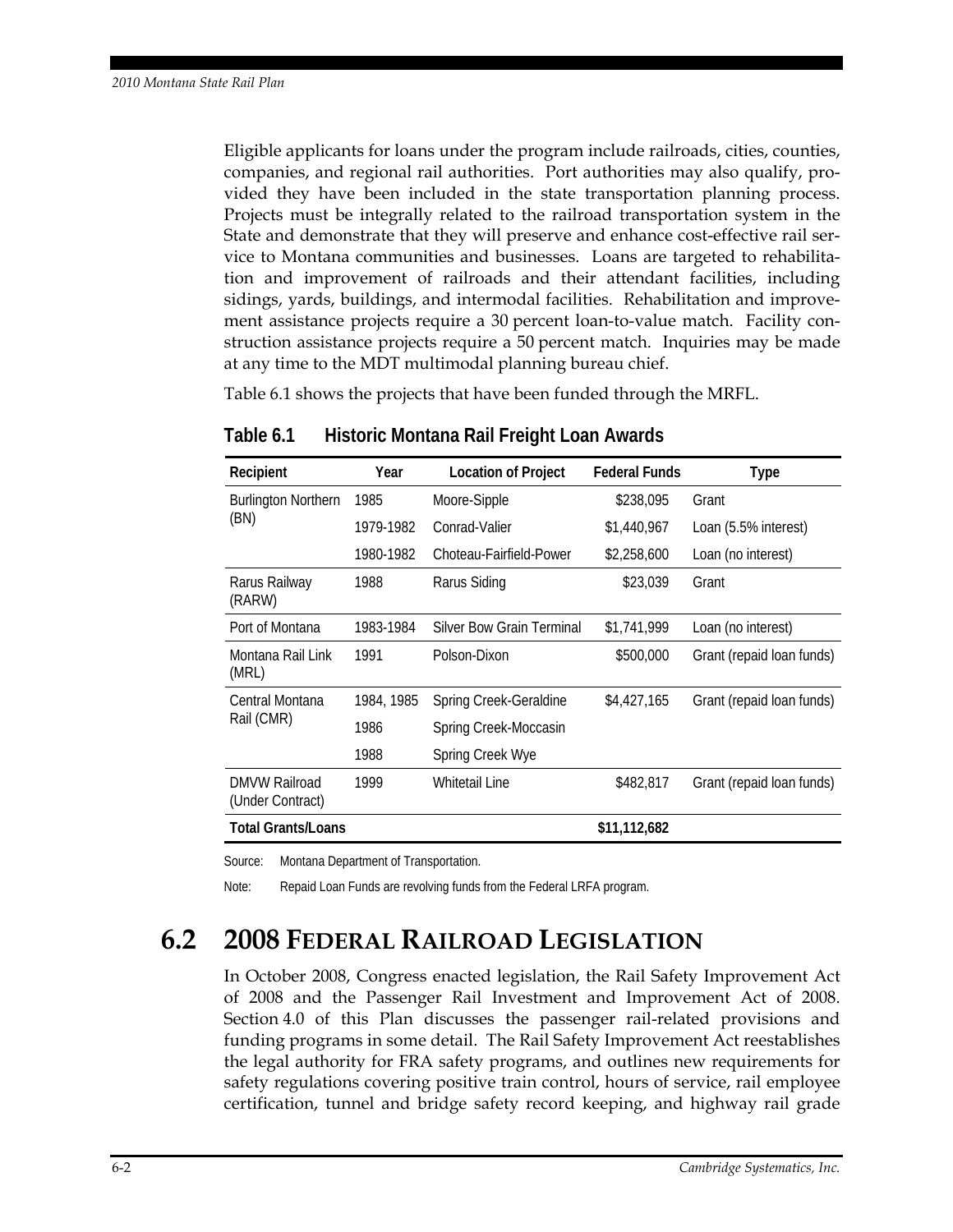crossing safety. The safety provisions do not authorize the scale of Federal investments included in PRIIA, but there are two grant programs authorized which may provide opportunities for Montana.

First, \$50 million is authorized annually for a grant program to assist in the mandatory implementation of positive train control technologies. State governments are eligible grant recipients, and could cooperate with railroads in Montana to seek funding to advance the implementation of these new technologies on routes in Montana that support passenger rail service or hazardous materials transportation (poison by inhalation chemicals).

The legislation also creates a new grant program for highway rail grade crossing protection. \$1.5 million is authorized annually for a new grant program to a maximum of three states per year for two purposes:

- 1. Grants to three states a year for targeted enforcement and education programs to decrease grade crossing accidents; and
- 2. Grants of up to \$250,000 to states for crossing protection improvements.

Preference will be given grant applications for protection of crossings involving fatalities or multiple serious injuries.

The legislation did not create any other funding programs for freight railroad capacity expansion, as that issue continues to be affected by consideration of some of the competitive issues addressed in Section 7.0 of this report.

### **6.3 HIGHWAY SAFETY IMPROVEMENT PROGRAM – RAILWAY-HIGHWAY CROSSINGS – SAFETEA-LU SECTION 1401**

Section 1401 of the 2005 SAFETEA-LU (Public Law 109-59), established the Highway Safety Improvement Program (HSIP) as a core Federal-aid funding program. The purpose of the program is to achieve a significant reduction in traffic fatalities and serious injuries on all public roads. As part of the HSIP, SAFETEA-LU established an annual set aside of \$220 million for improvements at public railway-highway crossings. Half of these funds are apportioned to the states by formula and the other half is apportioned to the states in the ratio that total public railway-highway crossings in each state bear to the total of such crossings in all states. Each state receives a minimum of one-half of 1 percent of the \$220 million crossings fund.

The Montana Department of Transportation manages this program through the Traffic and Safety Bureau – Rail Highway Safety Program and projects are identified by staff through a priority index process and are included in the Montana State Transportation Improvement Plan (STIP) for implementation. Inquiries should be directed to that bureau.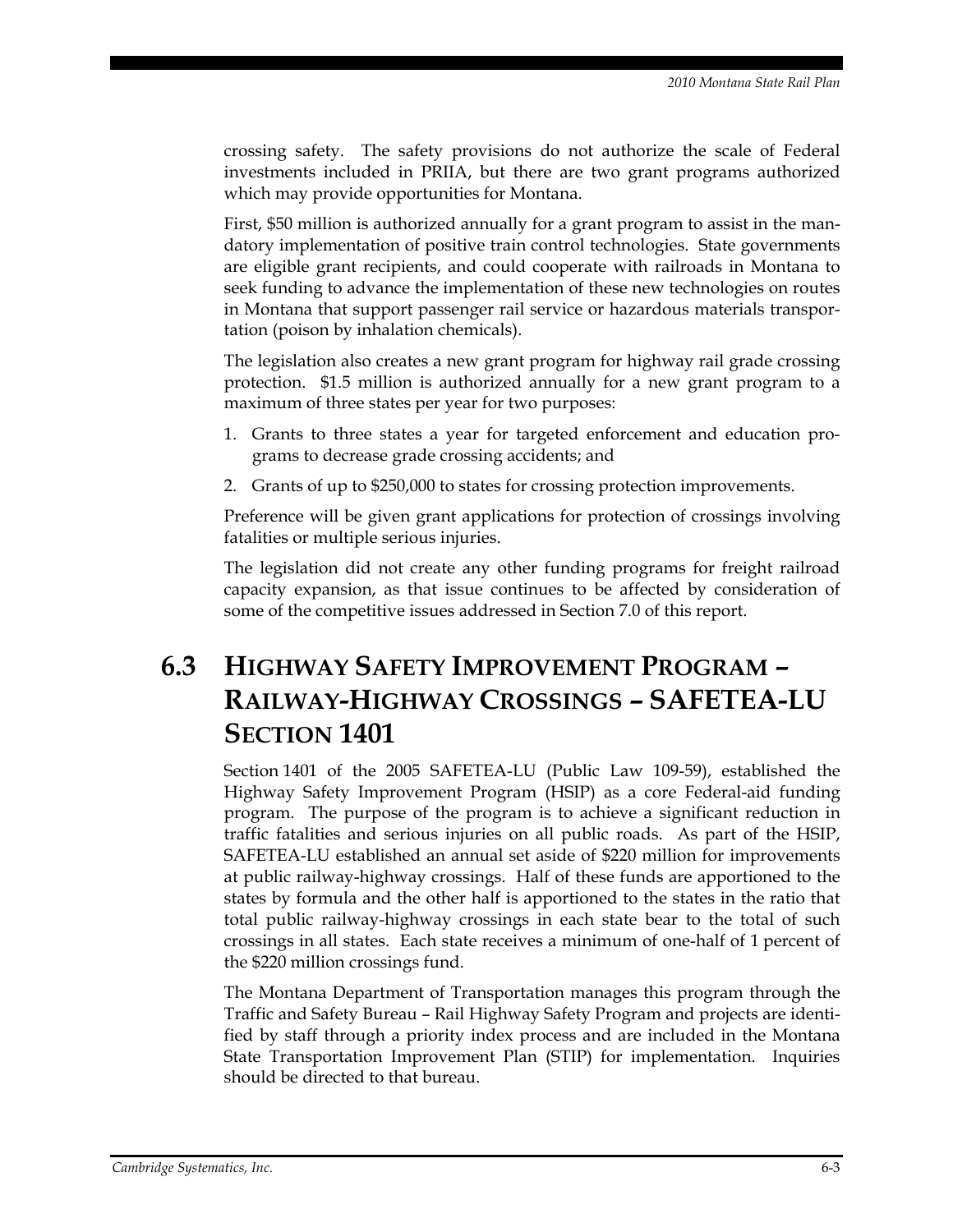## **6.4 RAIL REHABILITATION AND IMPROVEMENT FINANCING – SAFETEA-LU SECTION 9003**

The Rail Rehabilitation and Improvement Financing (RRIF) program implements SAFETEA-LU Section 9003 to provide loans and credit assistance to both public and private sponsors of rail and intermodal projects. Eligible projects include acquisition, development, improvement, or rehabilitation of intermodal or rail equipment and facilities. Direct loans can fund up to 100 percent of a railroad project with repayment terms of up to 25 years and interest rates equal to the cost of borrowing to the government. SAFETEA-LU authorizes \$35 billion for this credit program, of which \$7 billion is directed to short-line and regional railroads. SAFETEA-LU also eliminated conditions that hampered its effectiveness, including collateral requirements and lender of last resort provisions of the program. The funding may be used to:

- Acquire, improve, or rehabilitate intermodal or rail equipment or facilities, including track, components of track, bridges, yards, buildings, and shops;
- Refinance outstanding debt incurred for the purposes listed above; and
- Develop or establish new intermodal or railroad facilities.

Some states provide assistance to RRIF applicants, ranging from technical assistance in application preparation to financial assistance in sharing the cost of application fees (application review fees, credit risk premium payments).

Inquiries about the RRIF program should be directed to the Federal Railroad Administration.

#### **6.5 OTHER FEDERAL FINANCING PROGRAMS**

Other programs targeting freight rail and intermodal improvements are administered by the Federal Railroad Administration but do not appear to be effectively targeted for rail or scaled for use in Montana. Among these programs:

**Transportation Innovation and Finance (TIFIA)** of the U.S. Department of Transportation makes credit assistance available via secured (direct) loans, loan guarantees, and standby lines of credit for surface transportation projects of national or regional significance. The TIFIA credit program's fundamental goal is to leverage Federal funds by attracting substantial private and other non-Federal investment in improvements critical to the nation's surface transportation system. Some freight rail projects may be eligible for the TIFIA program. Further information is available from the TIFIA program office in the Federal Highway Administration (FHWA). U.S. DOT has noted that states find TIFIA programs less useful if they do not have many large urban areas, significant congestion problems, or significant need to accelerate projects.